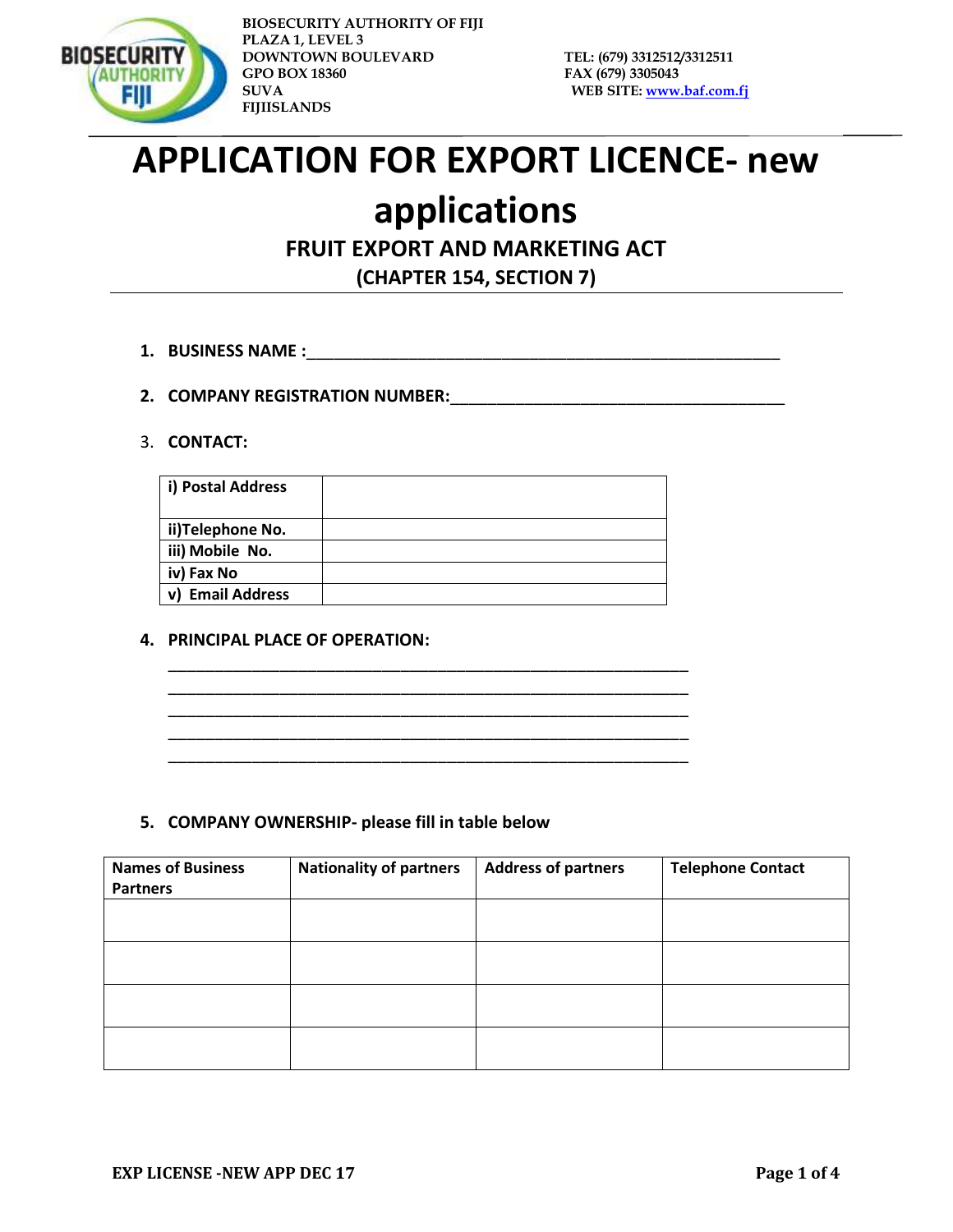#### 6. **EXPORT DETAILS-**

#### a) Please fill in table below

| <b>List of Commodities for Export</b> | <b>Importing Country</b> | <b>Estimate Quantity Per Month</b> |
|---------------------------------------|--------------------------|------------------------------------|
|                                       |                          |                                    |
|                                       |                          |                                    |
|                                       |                          |                                    |
|                                       |                          |                                    |
|                                       |                          |                                    |
|                                       |                          |                                    |
|                                       |                          |                                    |

b) If you are exporting commodities under Bilateral Quarantine Agreements please fill the table below also

#### **c)**

| <b>BQA Commodities</b> | Areas where produce currently<br>planted | Other possible areas |
|------------------------|------------------------------------------|----------------------|
|                        |                                          |                      |
|                        |                                          |                      |
|                        |                                          |                      |
|                        |                                          |                      |
|                        |                                          |                      |
|                        |                                          |                      |

#### **7. PACKING FACILITY**

| Do you own a packing facility? Yes | No |
|------------------------------------|----|
|                                    |    |

ii) If yes, please attach photographs of the packing facility. If No, proceed to (iv)

 $\Gamma$ 

\_\_\_\_\_\_\_\_\_\_\_\_\_\_\_\_\_\_\_\_\_\_\_\_\_\_\_\_\_\_\_\_\_\_\_\_\_\_\_\_\_\_\_\_\_\_\_\_\_\_\_\_\_\_\_\_\_\_\_\_\_\_\_\_\_ \_\_\_\_\_\_\_\_\_\_\_\_\_\_\_\_\_\_\_\_\_\_\_\_\_\_\_\_\_\_\_\_\_\_\_\_\_\_\_\_\_\_\_\_\_\_\_\_\_\_\_\_\_\_\_\_\_\_\_\_\_\_\_\_\_ \_\_\_\_\_\_\_\_\_\_\_\_\_\_\_\_\_\_\_\_\_\_\_\_\_\_\_\_\_\_\_\_\_\_\_\_\_\_\_\_\_\_\_\_\_\_\_\_\_\_\_\_\_\_\_\_\_\_\_\_\_\_\_\_\_ \_\_\_\_\_\_\_\_\_\_\_\_\_\_\_\_\_\_\_\_\_\_\_\_\_\_\_\_\_\_\_\_\_\_\_\_\_\_\_\_\_\_\_\_\_\_\_\_\_\_\_\_\_\_\_\_\_\_\_\_\_\_\_\_\_

\_\_\_\_\_\_\_\_\_\_\_\_\_\_\_\_\_\_\_\_\_\_\_\_\_\_\_\_\_\_\_\_\_\_\_\_\_\_\_\_\_\_\_\_\_\_\_\_\_\_\_\_\_\_\_\_\_\_\_\_\_\_\_\_\_ \_\_\_\_\_\_\_\_\_\_\_\_\_\_\_\_\_\_\_\_\_\_\_\_\_\_\_\_\_\_\_\_\_\_\_\_\_\_\_\_\_\_\_\_\_\_\_\_\_\_\_\_\_\_\_\_\_\_\_\_\_\_\_\_\_ \_\_\_\_\_\_\_\_\_\_\_\_\_\_\_\_\_\_\_\_\_\_\_\_\_\_\_\_\_\_\_\_\_\_\_\_\_\_\_\_\_\_\_\_\_\_\_\_\_\_\_\_\_\_\_\_\_\_\_\_\_\_\_\_\_ \_\_\_\_\_\_\_\_\_\_\_\_\_\_\_\_\_\_\_\_\_\_\_\_\_\_\_\_\_\_\_\_\_\_\_\_\_\_\_\_\_\_\_\_\_\_\_\_\_\_\_\_\_\_\_\_\_\_\_\_\_\_\_\_\_

- **iii)** List all the facilities available in the packing facility**.**
- *iv)* Where will your company process the commodities for export*?( Please provide documentary evidence of necessary arrangements made)*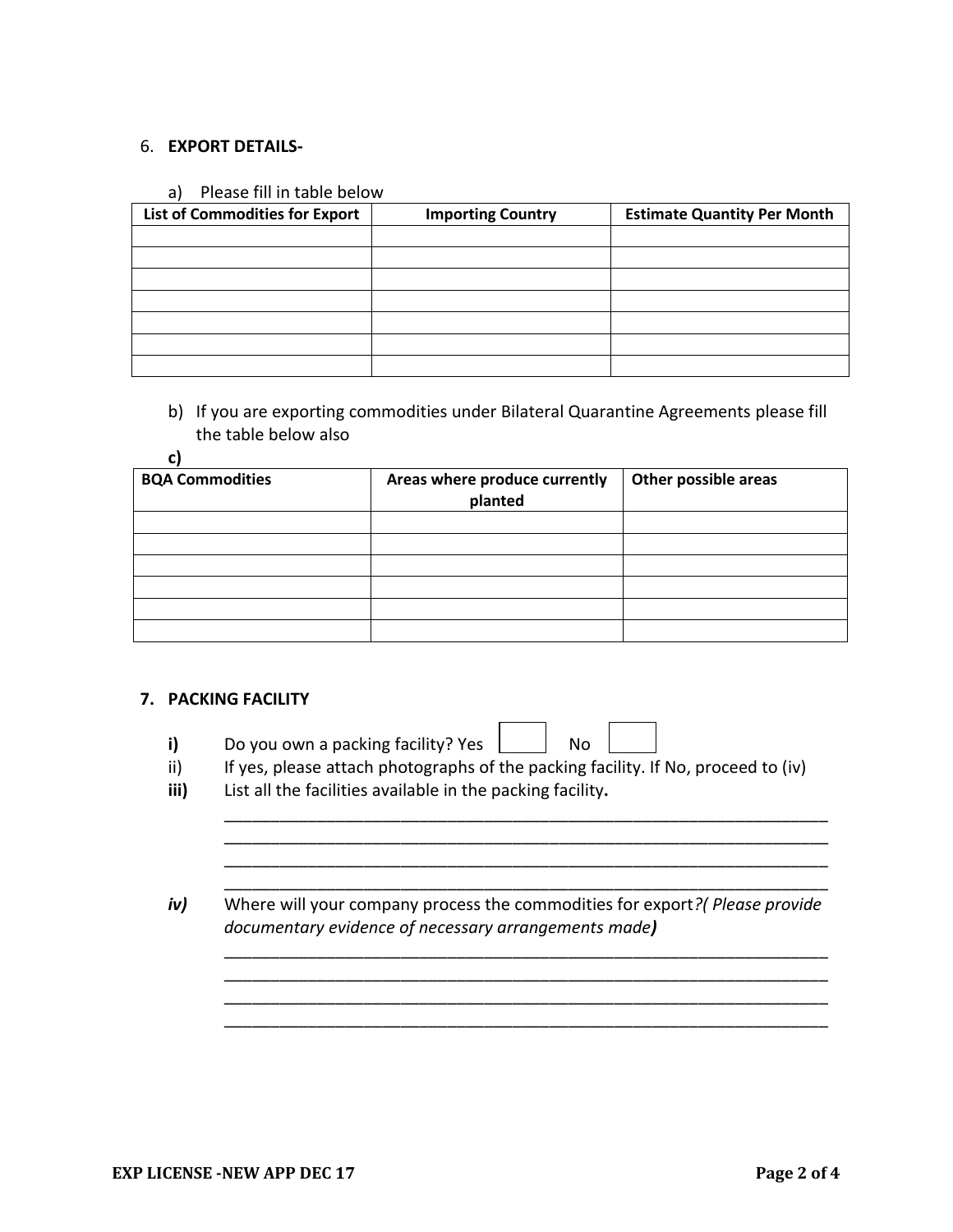#### **8. DECLARATION BY APPLICANT:**

I certify that all the information given in this application is correct to the best of my knowledge.

*(It is an offence under the Biosecurity Promulgation 2008; Part 12, Section 92 to make false or misleading declaration)*

|                          | this $\qquad \qquad$ | day |
|--------------------------|----------------------|-----|
| of $\qquad \qquad$<br>20 |                      |     |
|                          |                      |     |
| Signature of Applicant:  |                      |     |

Company Stamp:

FOR OFFICIAL USE ONLY